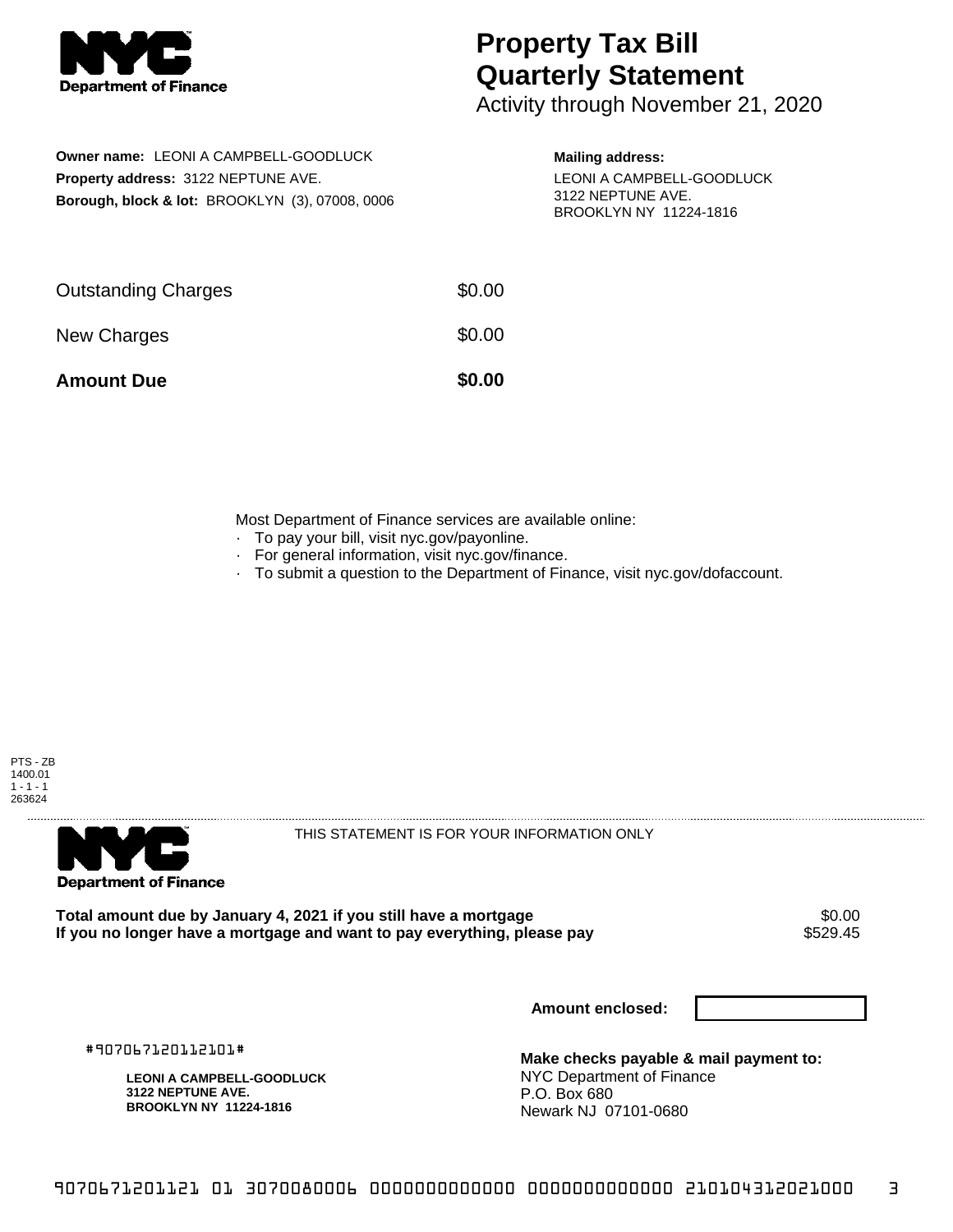

| <b>Billing Summary</b>                              | <b>Activity Date Due Date</b> |                      | Amount        |
|-----------------------------------------------------|-------------------------------|----------------------|---------------|
| Outstanding charges including interest and payments | \$0.00                        |                      |               |
| <b>Finance-Property Tax</b>                         |                               | 01/01/2021           | \$541.93      |
| <b>Adopted Tax Rate</b>                             |                               |                      | $$-6.24$      |
| Payment                                             | 11/08/2020                    | Sunwest Mortgage     | $$-541.93$    |
| Payment Adjusted                                    | 01/01/2021                    | Sunwest Mortgage     | \$6.24        |
| <b>Total amount due</b>                             |                               |                      | \$0.00        |
| <b>Tax Year Charges Remaining</b>                   | <b>Activity Date</b>          | <b>Due Date</b>      | <b>Amount</b> |
| Finance-Property Tax                                |                               | 04/01/2021           | \$541.93      |
| <b>Adopted Tax Rate</b>                             |                               |                      | $$-6.24$      |
| Payment                                             | 11/21/2020                    | Sunwest Mortgage     | $$-6.24$      |
| Total tax year charges remaining                    |                               |                      | \$529.45      |
| <b>Overpayments/Credits</b>                         | <b>Activity Date</b>          | <b>Due Date</b>      | <b>Amount</b> |
| <b>Credit Balance</b>                               |                               | 10/01/2020           | $$-541.93$    |
| <b>Credit Applied</b>                               | 11/08/2020                    |                      | \$541.93      |
| <b>Credit Balance</b>                               |                               | 10/01/2020           | $$-6.24$      |
| <b>Credit Applied</b>                               | 11/21/2020                    |                      | \$6.24        |
|                                                     |                               | Total credit applied | \$548.17      |
| Total overpayments/credits remaining on account     |                               |                      | \$0.00        |

## **Home banking payment instructions:**

- 1. **Log** into your bank or online bill pay website.
- 2. **Add** the new payee: NYC DOF Property Tax. Enter your account number, which is your boro, block and lot, as it appears here: 3-07008-0006 . You may also need to enter the address for the Department of Finance. The address is P.O. Box 680, Newark NJ 07101-0680.
- 3. **Schedule** your online payment using your checking or savings account.

## **Did Your Mailing Address Change?** If so, please visit us at **nyc.gov/changemailingaddress** or call **311.**

When you provide a check as payment, you authorize us either to use information from your check to make a one-time electronic fund transfer from your account or to process the payment as a check transaction.